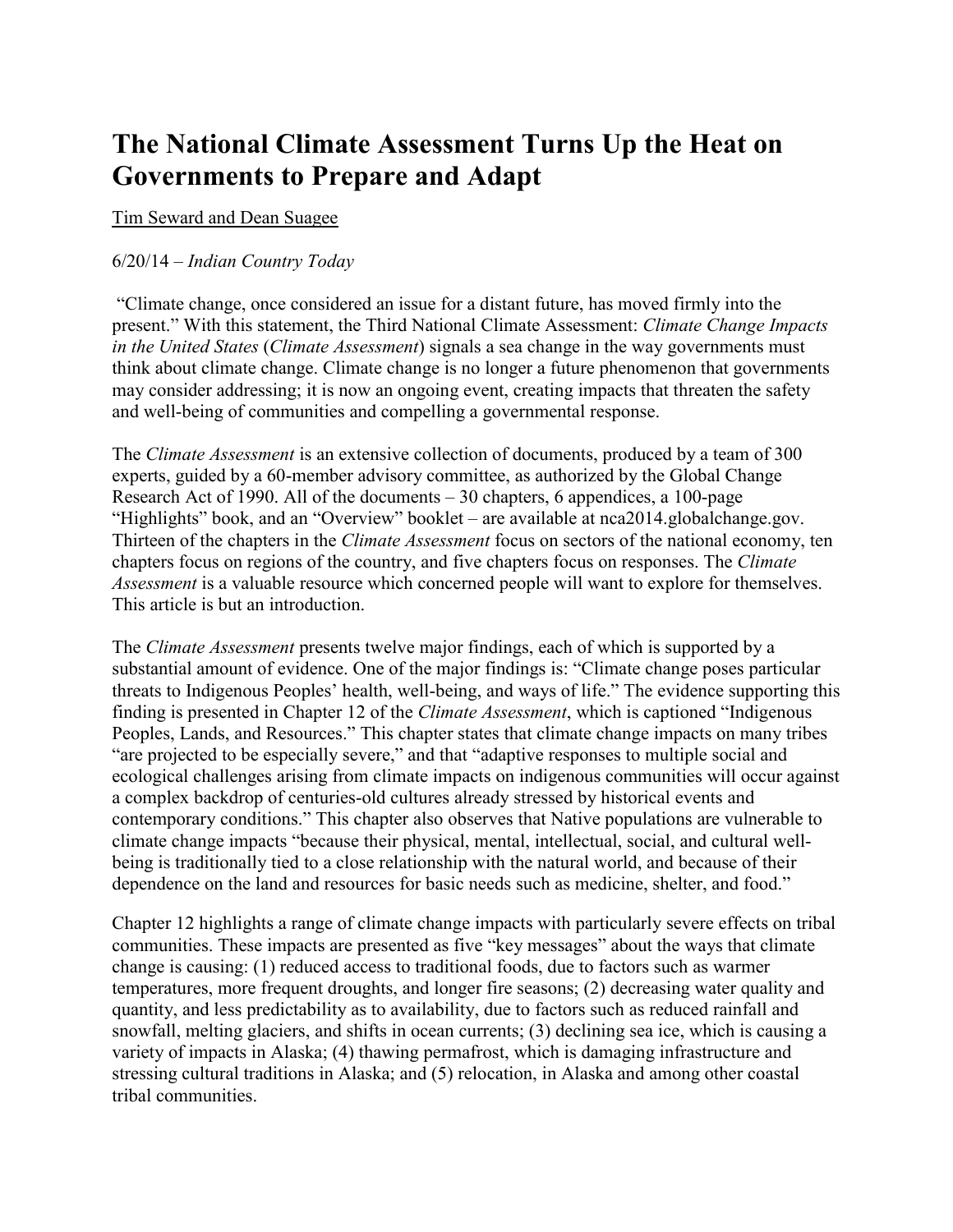The *Climate Assessment* is one part of what could become a comprehensive program to deal with climate change. Other steps toward the development of such a program include President Obama's *Climate Action Plan*, issued in June 2013, and Executive Order 13653 on Preparing the United States for the Impacts of Climate Change, issued on November 1, 2013. The Executive Order recognizes that "[t]he impacts of climate change – including an increase in prolonged periods of excessively high temperatures, more heavy downpours, an increase in wildfires, more severe droughts, permafrost thawing, ocean acidification, and sea-level rise – are already affecting communities, natural resources, ecosystems, economics, and public health across the Nation."

The White House has set a mission for the federal government to pursue new strategies to improve the Nation's preparedness and resilience, in part through modernizing federal programs to support the efforts of states, regions, local communities and tribes to support climate resilient investment; managing lands and waters for climate preparedness and resilience; and providing related information, data, and tools. When the President issued Executive Order 13653, he also created the State, Local, and the Tribal Leaders Task Force on Climate Preparedness and Resilience, and he directed it to provide recommendations to the President and a Council of federal agencies on how the federal government can (i) remove barriers, create incentives, and modernize federal programs to facilitate increased resilience to climate impacts, including those associated with extreme weather; (ii) provide useful climate preparedness tools and actionable information for state, local communities, and tribes; and (iii) support state, local, and tribal preparedness for and resilience to climate change.

That Task Force is due to report to the President by November 1, 2014. The two Tribal leaders on the Task Force recently conducted a "Survey for Recommendations," with a deadline of May 2 for filing comments. Although that deadline has passed, the Tribal leaders on the Task Force might still be interested in receiving suggestions that draw on the recently published *Climate Assessment*. The Task Force will surely draw on the *Climate Assessment* in preparing their report to the President, and we assume that they would appreciate receiving comments that apply local and traditional tribal knowledge and experience to the information presented in the *Climate Assessment*.

As an example of the kinds of recommendations tribes might make, consider the presentation in the *Climate Assessment* on the impacts to forest health and biodiversity. The *Climate Assessment* found that these impacts affect the distribution and abundance of important food sources and increase the frequency and intensity of large wildfires, which threaten tribal homes, safety, economies, culturally important species, medicinal plants, and cultural sites. Some possibilities of the actions that tribe might recommend the federal government take to support tribal efforts to address such impacts include: (i) ensuring that federal forest health programs extend to tribal lands and looking to tribes, and Indian or Native-owned companies, to implement forest health activities on federally managed lands; (ii) supporting efforts of tribal housing authorities to implement enhanced building standards to resist wildfire and increase energy efficiency; (iii) supporting infrastructure improvements, such as transportation facilities, to safely evacuate and protect residents (iv) directing emergency response and preparedness funding from the Department of Homeland Security to tribal governments facing climate impacts; and (v) supporting research and programs to respond to health conditions related to altered diets, hotter summers, and impaired water quality.